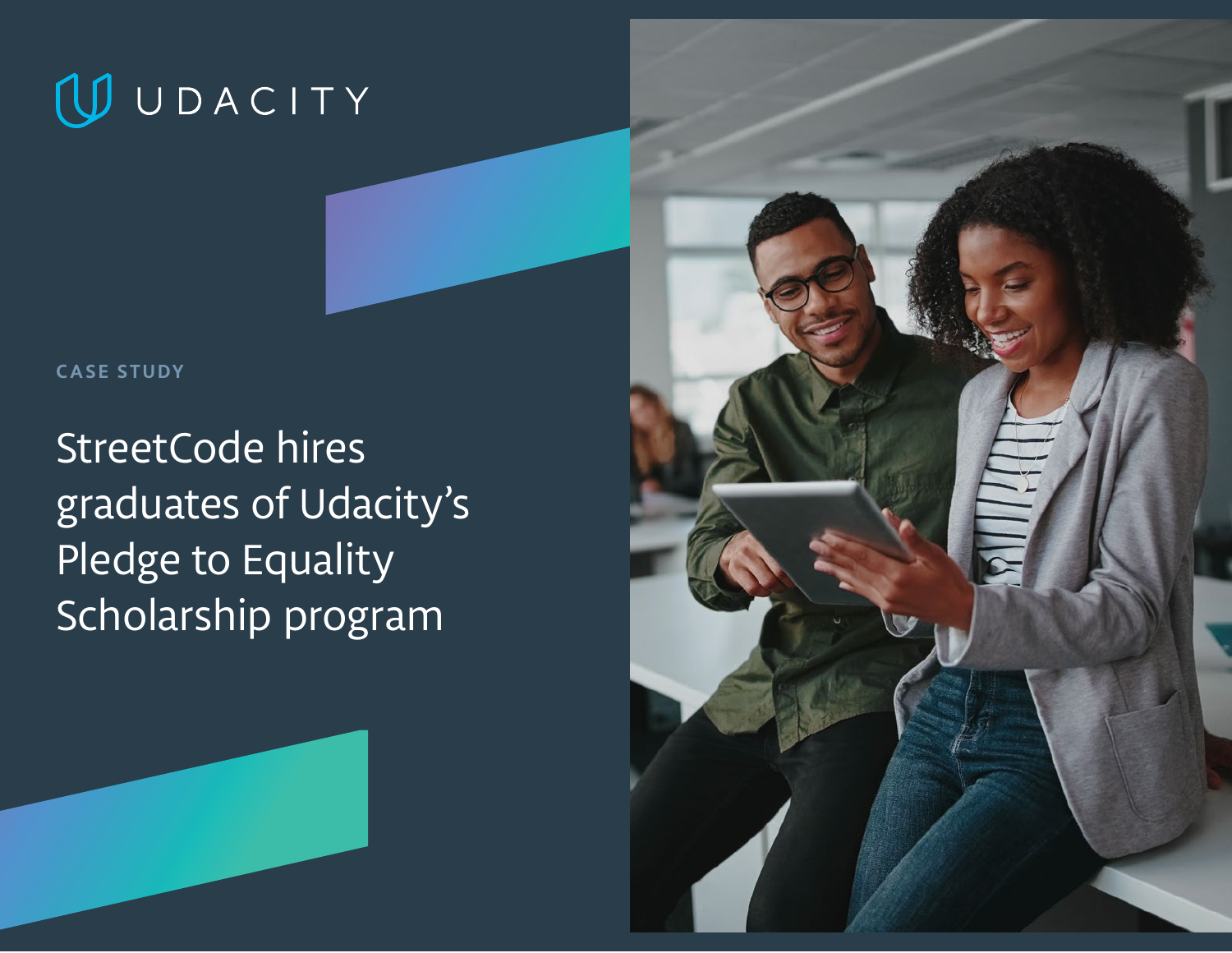## **Problem**

## Improving minority representation within the tech industry

Over the past year, nationwide social unrest and the Black Lives Matter (BLM) movement have shined a spotlight on the inequality that minority communities in the United States face in their daily lives. One of the less spoken-about (but still critically important) topics concerns minorities' access to jobs in technology.

Minority representation in the tech industry is in desperate need of improvement. Case in point: Today, Black people make up only 3% of the employees at the top 75 tech companies in Silicon Valley compared to 24% of the total workforce.

Increasing representation is far more than simply a matter of boosting a company's image or embracing diversity for diversity's sake—companies that increase representation enjoy greater productivity, morale, and ROI. In fact, companies that have more diverse management teams have 19% higher revenue due to innovation. $<sup>1</sup>$ </sup>

Clearly, the tech industry is in need of better solutions to shrink the disparity.



[1. A](https://www.forbes.com/sites/annapowers/2018/06/27/a-study-finds-that-diverse-companies-produce-19-more-revenue/?sh=5b5b6aff506f) Study Finds That Diverse Companies Produce 19% More Revenue

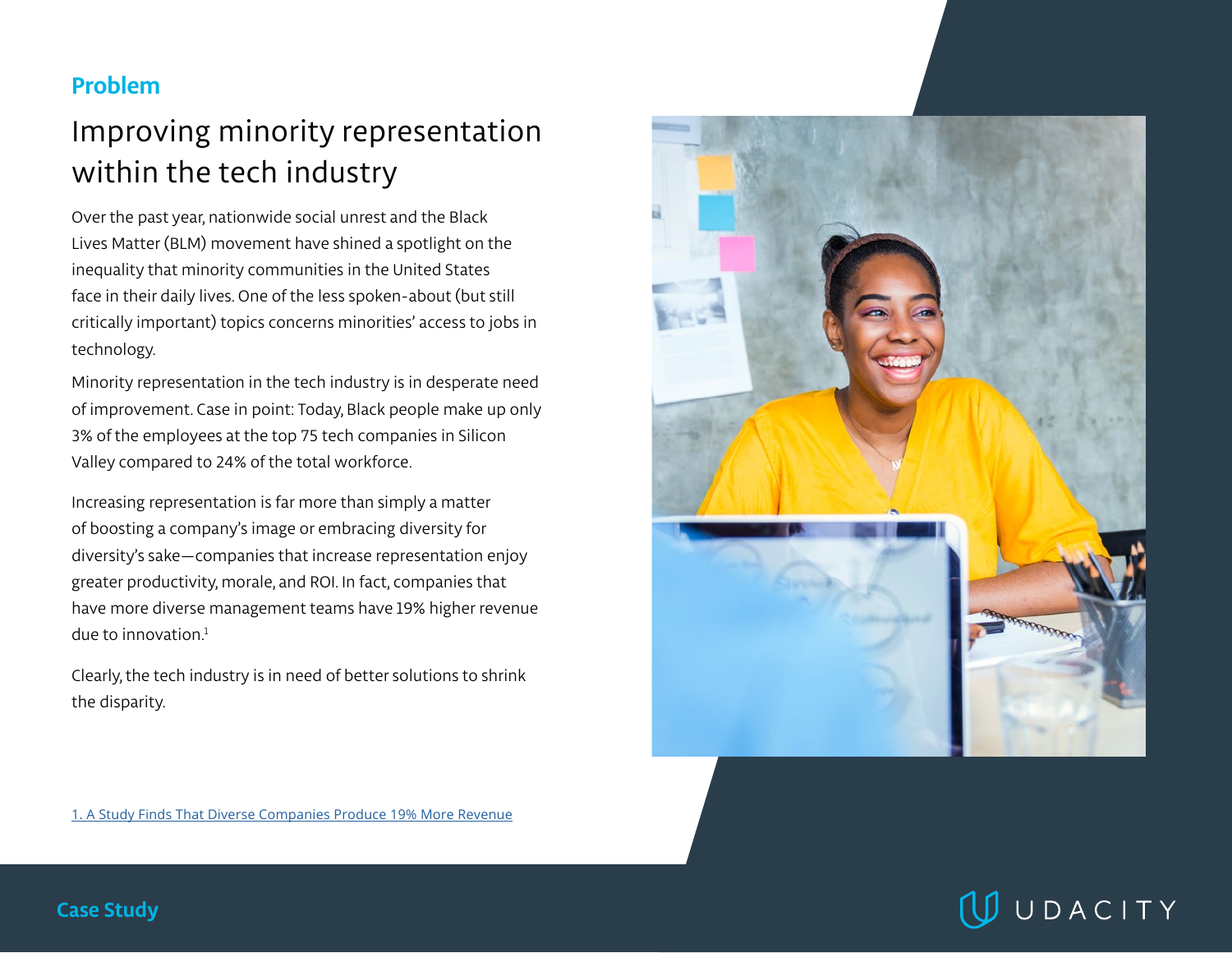#### **Solution**

# Building a scholarship program to bridge the representation gap

To address the issue of underrepresentation in tech, Udacity created the Pledge to Equality Scholarship, which provides opportunities for Black learners to enroll in any Udacity program of their choosing.

But the scholarship program goes beyond providing in-demand technical skills for recipients. For its inaugural class of Pledge to Equality scholars, Udacity also hosted a virtual career fair to connect the students with employers in the tech industry.

Seven companies participated in the career fair, all of which were looking to increase minority representation within their respective organizations while at the same time close outstanding skills gaps. Incredibly, the event had an 86% attendance rate—that is, of the approximately 100 students who registered for the virtual fair, 84 attended and met with representatives from the participating companies.



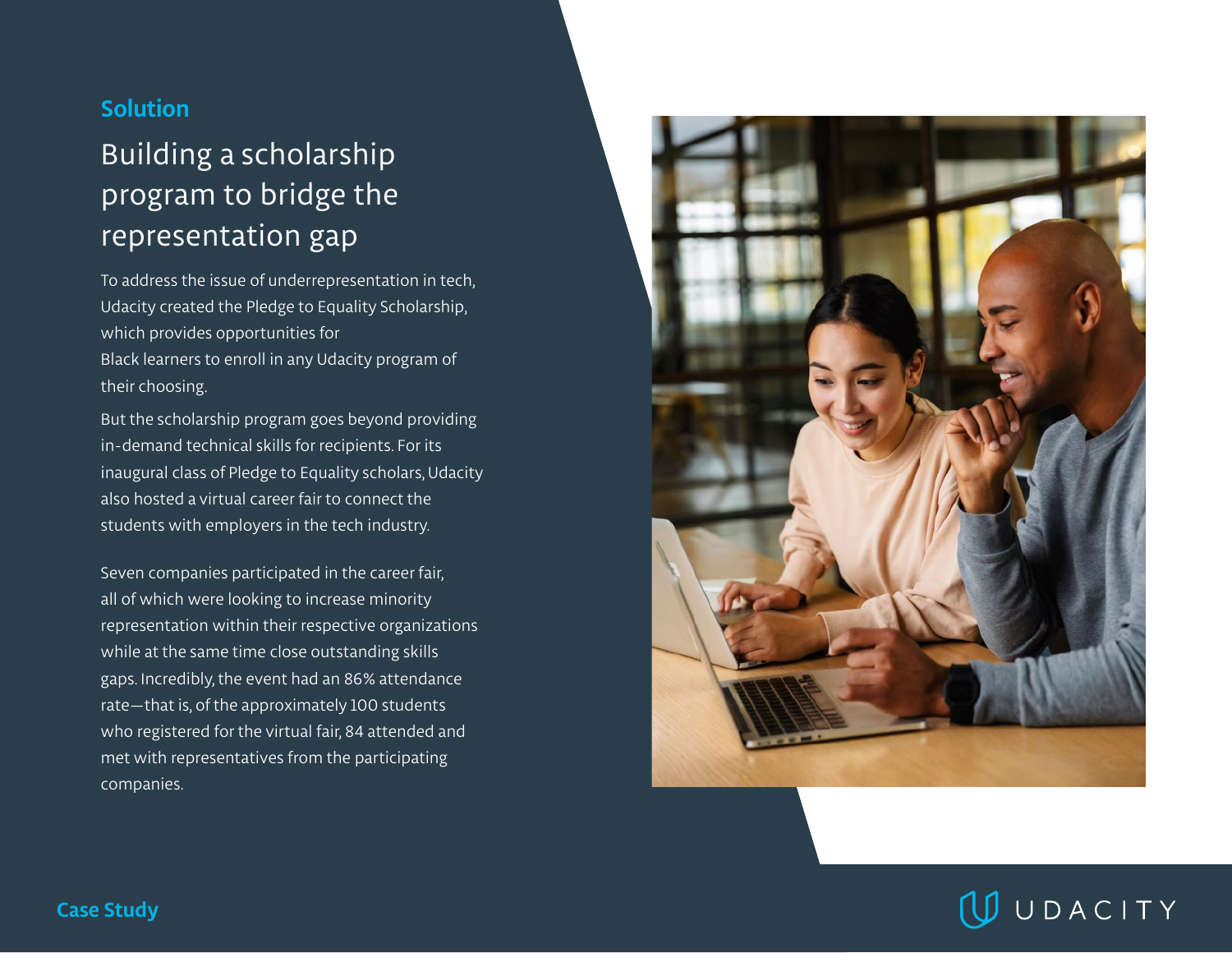### **The Results**

## Creating a diverse pipeline of qualified candidates

One of the companies in attendance, StreetCode Academy, found that there was strong overlap between their company's mission, the open roles within their organization, and the inaugural Pledge to Equality cohort. After meeting and conversing with scholarship recipients at the career fair, they ended up hiring five students from the program.

StreetCode is a nonprofit organization based in East Palo Alto focused on improving employment opportunities for underrepresented communities. During the career fair, it was clear that the Pledge to Equality students had the passion and in-demand skills their organization was looking for.

# STREETCODE ACADEMY

"Udacity understands the importance of creating pathways for black and brown individuals that want to continue their education outside of the traditional system. Like StreetCode, they are committed to closing the tech gap that has been in our communities for decades. We are not only educating our students but meeting them with career opportunities that provide leadership, mentorship, and competitive pay." explained Aaron Baron, StreetCode's Partnership Manager.

"Everyone [we] spoke to at the event had a deeper calling, and understood the power of their voice. Several of our candidates work for us as Web Designers and Lead Teachers, and some even volunteer for us in our classes. Overall, we are happy to share in the community Udacity is building."

"Udacity's Pledge to Equality Scholarship Program gave me the opportunity to learn the fundamentals of Data Science while interviewing for real-world positions at growing tech companies. At Udacity's PtE Virtual Career Fair I received and accepted a great offer from a company that I interviewed with."



**André Lamont PLEDGE FOR EQUALITY SCHOLARSHIP RECIPIENT**